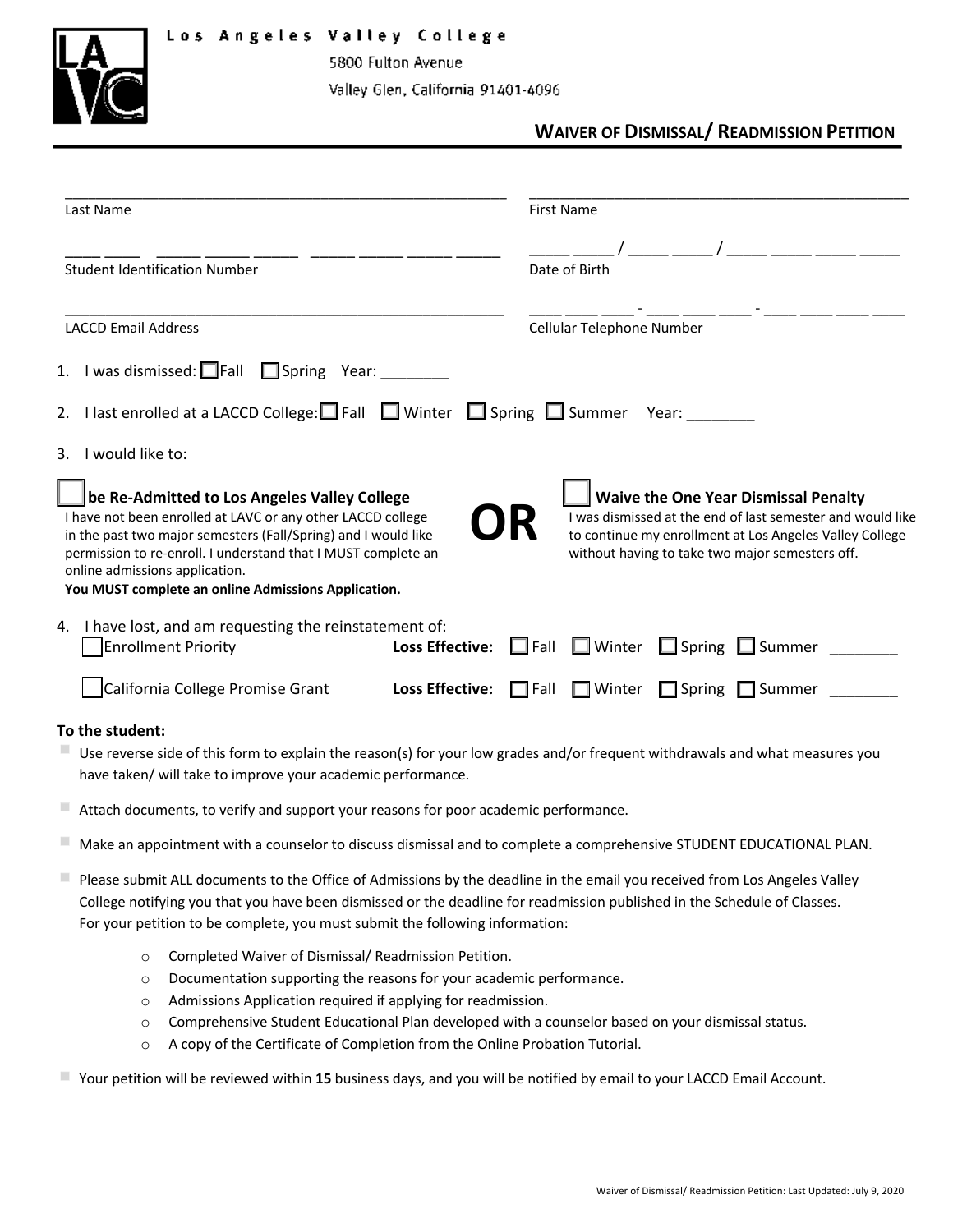**Please continue my enrollment at/ readmit me to Los Angeles Valley College for the following reasons:**